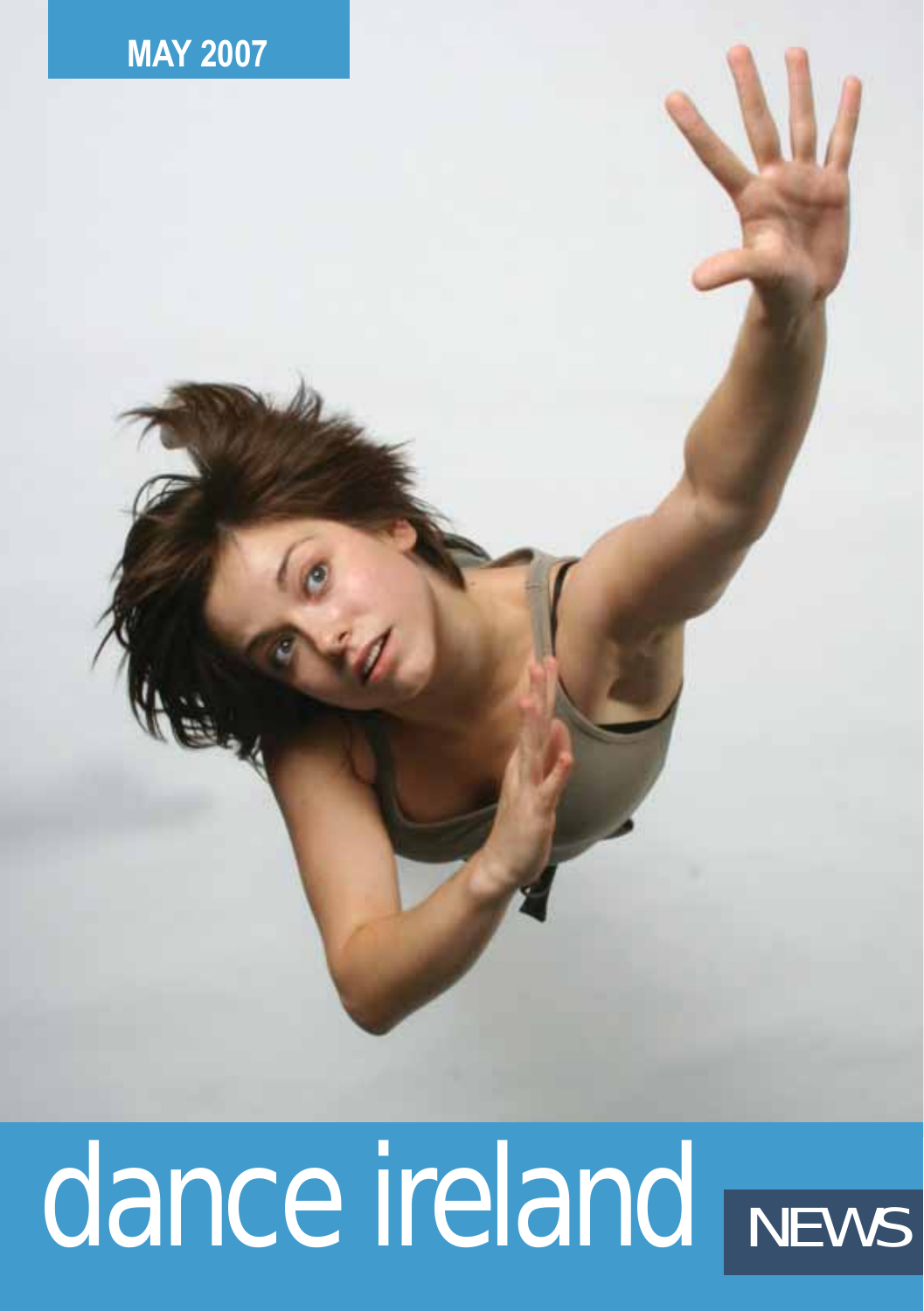Dance Ireland, the trading name of the Association of Professional Dancers in Ireland Ltd., was established in 1989 as a membership-led organisation dedicated to the promotion of professional dance practice in Ireland. Since that time it has evolved into a national, strategic resource organisation whose core aims include the promotion of dance as a vibrant artform, the provision of support and practical resources for professional dance artists and advocacy on dance and choreography issues.

Dance Ireland also manages DanceHouse, a purpose-built, state-of-the-art dance rehearsal venue, located in the heart of Dublin's north-east inner city. DanceHouse is at the heart of Dance Ireland activities, as well as being a home for professional dance artists and the wider dance community. In addition to hosting our comprehensive artistic programme of professional classes, seminars and workshops, and a fully-equipped artists' resource room, DanceHouse offers a range of evening classes to cater to the interests and needs of the general public.

### **BOARD MEMBERS**

Liz Roche *Chairperson*, Ríonach Ní Néill *Secretary*, Muirne Bloomer, Adrienne Brown, Megan Kennedy, Joseph Melvin, Fearghus Ó Conchúir, John Scott, Gaby Smith.

### **DANCE IRELAND PERSONNEL**

Paul Johnson, *Chief Executive*

Siân Cunningham, *General Manager/DanceHouse* 

Elisabetta Bisaro, *Development Officer*

Duncan Keegan, *Administrator* 

Brenda Crea & Glenn Montgomery, *Receptionists/Administrative Assistants* 

Dance Ireland, DanceHouse, Liberty Corner, Foley Street, Dublin 1. Tel: 01 855 8800 Email: info@danceireland.ie Website: www.danceireland.ie

**Dance Ireland News** is published 12 times a year

*Published by Dance Ireland, DanceHouse, Liberty Corner, Foley St, Dublin 1, Ireland.*

*Printed by CRM Design & Print, Unit 6, Bridgecourt Office Park, Walkinstown Ave. Dublin 12, Ireland.*

### **ISSN 1649-9506**

### **Disclaimer**

Dance Ireland reserves the right to edit or amend all articles or notices published in this magazine. The views expressed are those of contributors or editor and do not necessarily represent the views of Dance Ireland members.

**Cover:** Angels of Incidence, Scottish Dance Theatre **Cover photo credit:** Kenny Bean

**Deadlines for next edition: June 2007** Copy & Photos: Fri 18 May Inserts: Fri 25 May

*All photos submitted must be accompanied by appropriate credits and acknowledgements*

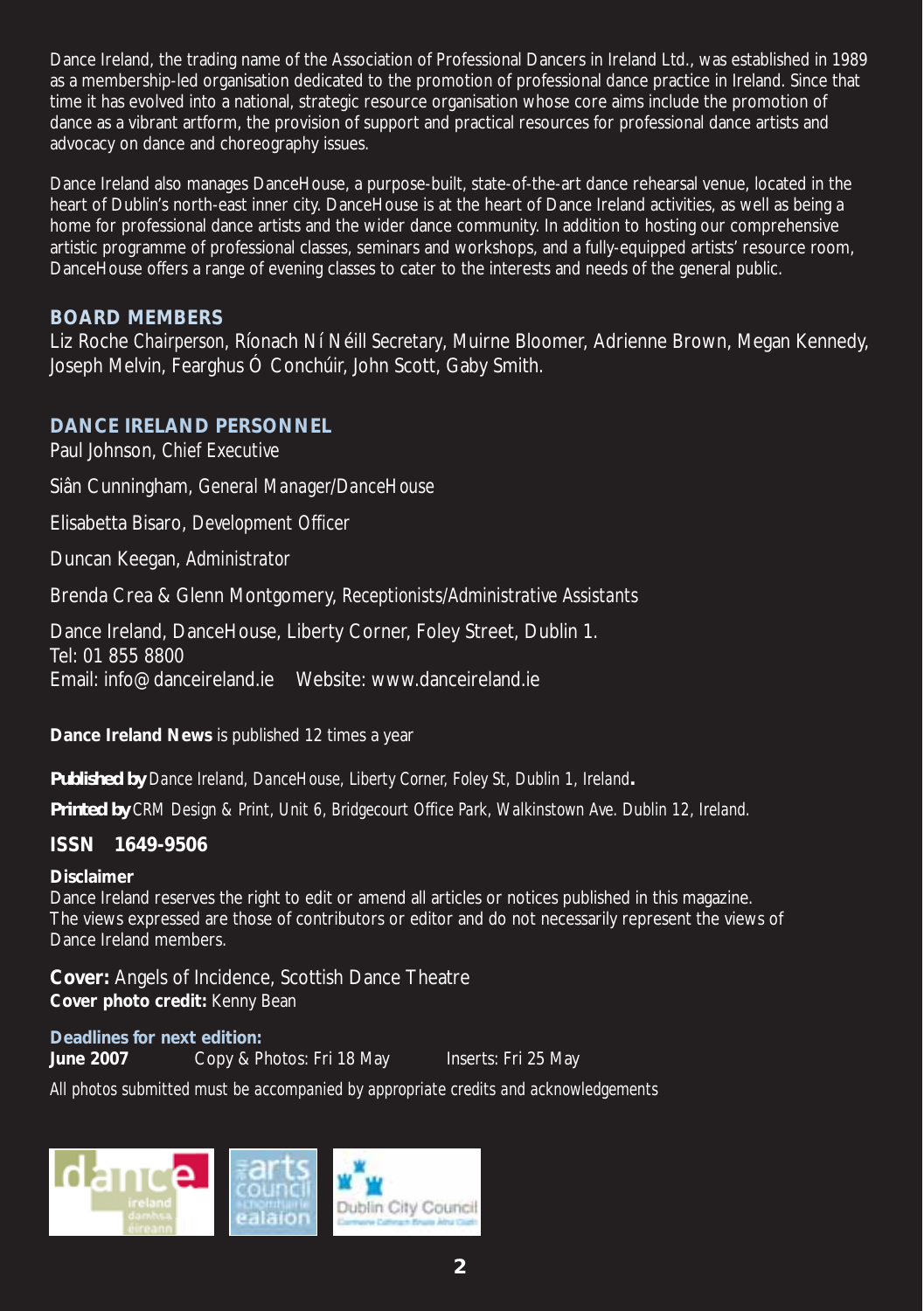**dana** ireland News

In Ireland, May is traditionally the month that marks the start of summer and, with that bright prospect ahead, this issue of Dance Ireland News is here to give you the low-down on all that's happening in the high season of the year.

We start off with some good news – the awarding to Dance Ireland of funding for the provision of choreographic and research services, as well as the election of two choreographers to the prestigious arts body Aosdána. We also have the result of the DYDC choreographer scheme, news of the imminent Vibrate Dance Festival in Athlone and details for a number of showings and performances due to occur at DanceHouse over the next few weeks. We've also got more information on a number of the international guest residencies lined up by Dance Ireland for the second half of the year.

Naturally, the usual details of this month's morning classes are available – and not just for DanceHouse, with classes scheduled for May in Wexford, Cork and Belfast. Throw in our company news section, positions vacant notices and listings of showings, performances and workshops and you've got everything needed to start your summer in high order. And remember, if you need advice on anything dance-related, give us a call or drop us a line – it's what we're here for.

### **Dance Ireland welcomes Choreographic Research and Services funding**

The Arts Council has awarded Dance Ireland an additional €100,000 to provide Choreographic Research and Services in 2007. This award is in addition to our revenue award and will be used to create specific research and workshop opportunities for choreographers.

The award will be used to offer a number of Choreographic Bursaries, Multi-Disciplinary Exchanges and an International Exchange Programme. We believe these initiatives to be strategic and of immense value, by providing opportunities for dance artists to concentrate on practice, through having the time, money, space, and support to focus on their professional choreographic development. Full details will be advertised shortly.

Dance Ireland welcomes this award which demonstrates the Arts Council's continued confidence in our role as the umbrella resource for professional dance in Ireland.

### **Dance Ireland welcomes the announcement of the election of choreographers David Bolger and Cindy Cummings to Aosdána**

For the first time in its history, **Aosdána** has voted in two choreographers: **David Bolger**, artistic director of CoisCéim Dance Theatre, and independent dance artist **Cindy Cummings**.

Dance Ireland Chairperson **Liz Roche** expressed her delight, noting '*on behalf of our members and the wider dance community I congratulate David and Cindy on this momentous occasion. While it is a personal endorsement of their respective practices by our peers, it is also, for the dance community a milestone, and a wonderful endorsement of dance; a time for all to celebrate and share in their success*'.

Aosdána is an affiliation of creative artists engaged in architecture, literature, music, visual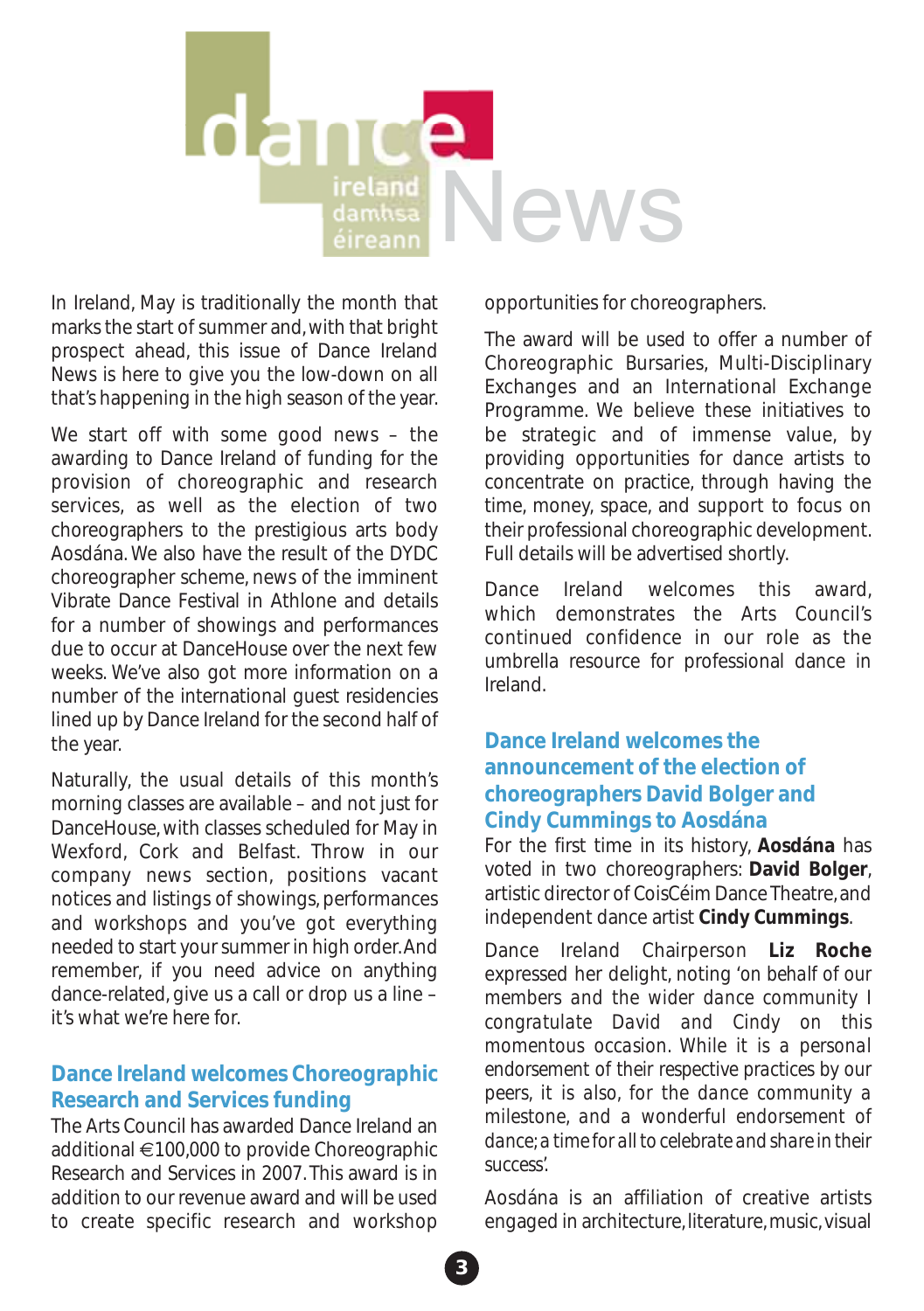arts, and as from now - choreography. Established by the Arts Council in 1981 to honour those artists whose work has made an outstanding contribution to the arts in Ireland and to encourage and assist members in devoting their energies fully to their art, membership of Aosdána, which is by peer nomination and election only, is limited to 250. To be eligible for nomination, an artist must have been born in Ireland or resident for five years, and must have produced a body of work that is original and creative. They are among 15 other artists elected at the General Assembly; their election brings the total membership to 227. (*For those interested in learning more about Aosdána's purpose, membership and activities, a comprehensive resource can be found at www.artscouncil.ie/aosdana)*

David Bolger and Cindy Cummings are innovative dance artists, who have both forged unique choreographic paths and have made significant contributions to the development of dance practices in Ireland. Dance Ireland recognises these appointments as reflective of an increasing awareness and appreciation of dance.

### **Choreographer Selected**

Artistic director of **Dublin Youth Dance Company** and the **Irish Youth Dance Festival (IYDF)**, **Mariam Ribon**, in co-operation with Dance Ireland has selected Nick Bryson for a new pilot scheme which facilitates an artist in creating a dance piece to be featured at this year's festival. Nick was chosen because of his proven ability to produce quality and meaningful work, his commitment and grounding in contemporary dance and his enthusiasm for the project. Under this scheme, Bryson will receive free studio space, professional mentoring and the chance to present his work in **DanceHouse** prior to its performance at IYDF 2007.

We would like to take this opportunity to congratulate Nick and wish him every success with the project and to thank all those who applied for the scheme.

### **Vibrate Dance Festival, Athlone May 25th-27th 2007**

The forthcoming **Vibrate Dance Festival** will feature both live and recorded presentations of dance, with site-specific work in various unconventional spaces throughout Athlone town being used to maximize public interaction with, and appreciation of, contemporary dance. The festival marks the culmination of a 20-week programme focused on the development of contemporary dance in the greater Athlone and South Roscommon region. Artistic director of the festival **Niamh Condron** has been working in Roscommon and Westmeath as dancer-in-residence since September 2005 and it was the interactive collaboration between both county arts offices, as well as the Local Sports Partnerships, which resulted in a programme for the development of contemporary dance in the greater Athlone and South Roscommon region. In providing a significant level of funding to the festival, **Dance Ireland** is proud to contribute to the realisation of such a diverse and engaging programme which we believe contributes to the strategic and sustainable development of contemporary dance practice in the region. At the heart of Dance Ireland's vision is a desire to facilitate access to and engagement with dance at local, regional and national level. Working in partnership with artists, local authorities and other institutions, we aim to develop programmes which respond to the needs of the professional dance community, while simultaneously increasing the general public's involvement in dance. Vibrate Dance Festival brings us one step closer to realizing that ideal.

But of course, this is also a great opportunity not only to take part in interactive dance workshops by leading dance professionals, but to enjoy performances by companies such as **Catapult Dance Company**, **Fidget Feet**, **Lily Kiara**,**ThisTorsion**,**Palle Dyrvall**,**Irish Modern Dance Theatre** and the Daghdha Mentoring Programme among others. The weekend also offers performances by **Athlone Dance Company** and **Summerhill & Our Lady's Bower Youth Dance Groups**. And remember -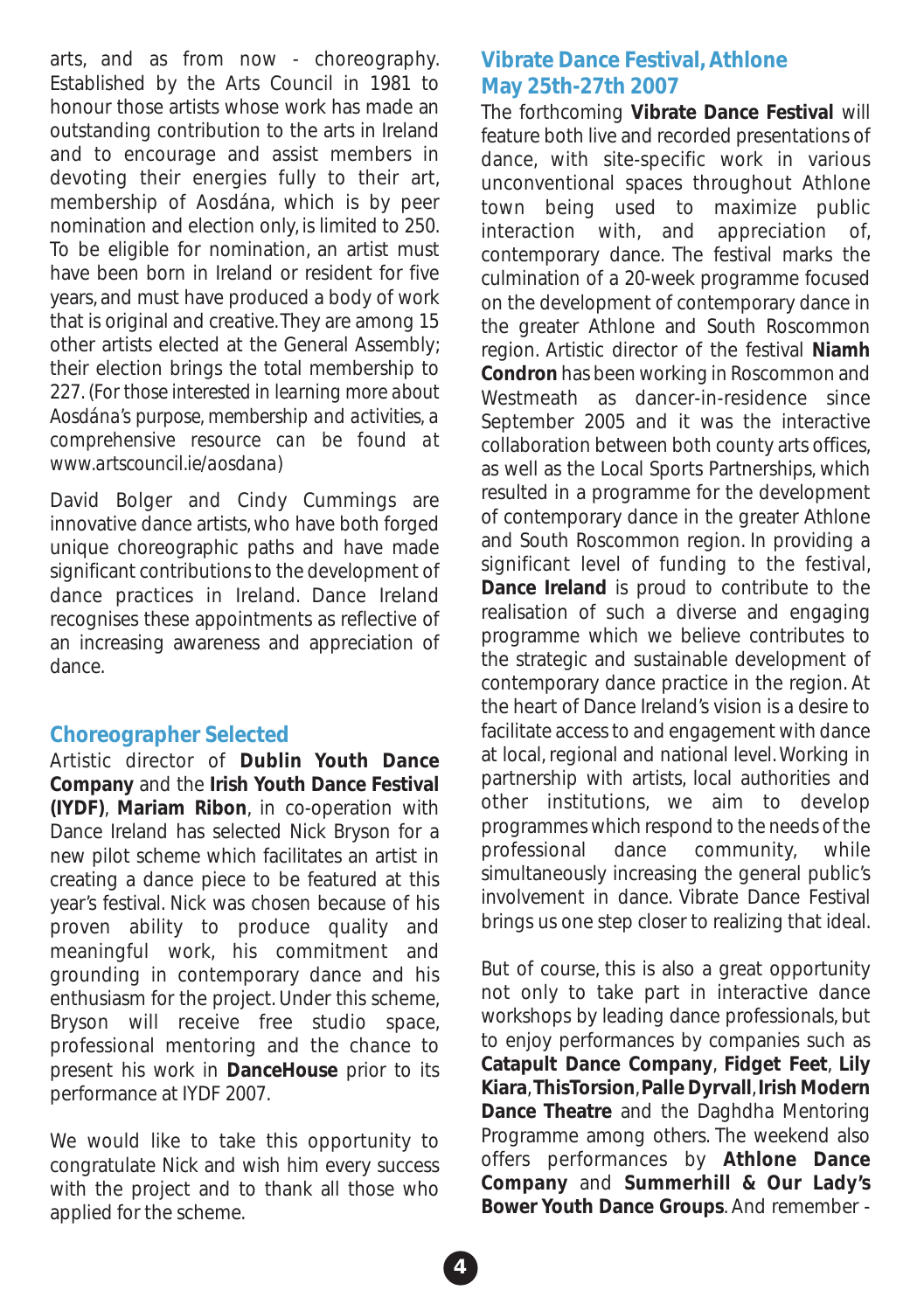all performances and workshops are free of charge!

*Please refer to listings for a complete schedule of events*

### *Forgotten* **at DanceHouse, 17 May, 7pm**

Dance Ireland is delighted to host a boutique performance of *Forgotten* at DanceHouse as part of the Bealtaine Festival's series of one-off performances.**Fishamble**, one of Ireland's most dynamic theatre companies, is dedicated to the discovery, development and production of new work for the Irish stage and has presented many critically acclaimed and highly successful productions of award-winning plays by firsttime and established playwrights. Written and performed by **Pat Kinevane**, *Forgotten* is at times, challengingly dark and at other times, startlingly hilarious show presented in a fusion of European and Japanese Kabuki theatrical styles and dance, which doubtless shall interest many of our members. *See ad on page 14 (Fishamble) for further details.*

### **Dance Ireland Guest Residencies 2007 – Not To Be Missed!**

Following the highly successful residency with Elizabeth Corbett last month, we thought we'd give you a quick update on a number of guest residencies to be held right here in DanceHouse over the coming months. From



the 23rd to 27th July, **Frey Faust** will lead a contemporary dance residency based on the Axis Syllabus-universal motors principles, a method which he devised to assist his students to deepen their understanding and use of nature's gift to us. Frey Faust has worked with some of the best contemporary choreographers such as David Parsons, Meredith Monk, Merce Cunningham and Stephen Petronio. As part of our international artist exchange programme, Edinburgh-based Australian choreographer **Janice Claxton** will be in residence at DanceHouse, teaching a residency from Monday 30th July to 3rd August. Steeped in the Hawkins Technique, Claxton combines Contact Improvisation, Alexander Technique and other Somatic Therapies in her practice. This shall be followed on the 3rd to 7th September with a residency with German dancer **Hayo David.** Now a guest teacher for companies and organisations as Ultima Vez (Belgium), Ecole Nationale Superieure de Danse de Marseille (France), la Raffinerie (Belgium), Hayo David has worked with Frederic Flamand and Yoshiko Chuma among many others. Don't miss what promises to be a very challenging and rewarding week for all participating dancers. In October we welcome **Andrew De L. Harwood**, artistic director of AH HA Productions and one of North America's foremost dancers and choreographers. Andrew has danced with the companies of Marie Chouinard and Jo Lechay and performed with Steve Paxton and Nancy Stark Smith to name but few. He is a guest teacher at the Bates Dance Festival, the International Tanzwochen (Vienna) and the

What's more, we're pleased to announce that we've convinced both Frey Faust and Andrew De L. Harwood to extend their visit to conduct **weekend workshops in contact improvisation** open to all movers. This is a great opportunity to sharpen your technique with some of the finest practitioners on the scene and we anticipate keen interest from both members and non-members. Registration is highly recommended to avoid disappointment - full details coming soon!

Improvisation Festival in New York.

**Pat Kinevane,** *Forgotten*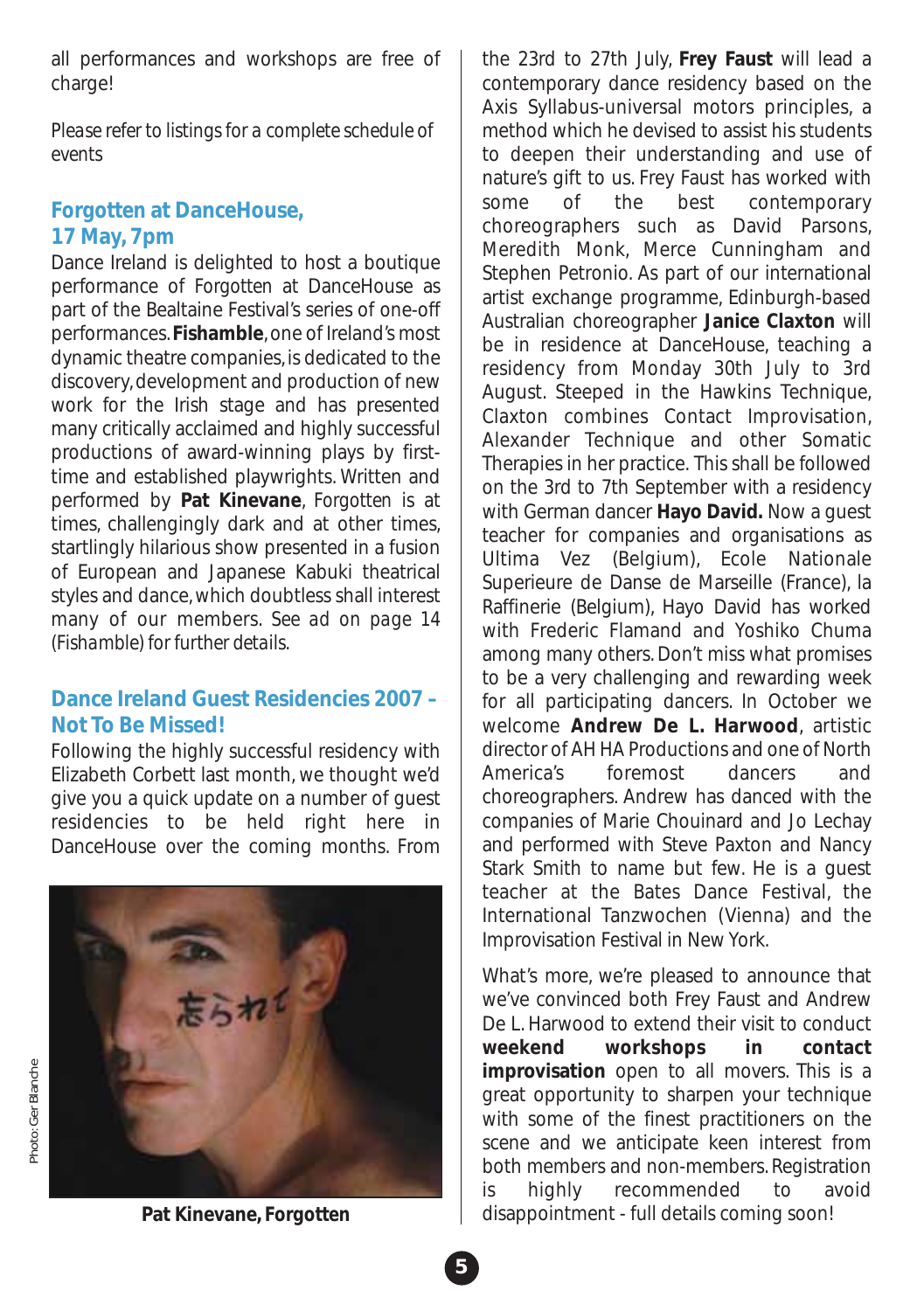# **DANCE IRELAND MORNING PROFESSIONAL CLASS**

### **MORNING CONTEMPORARY CLASS WITH LISA McLOUGHLIN**

#### Dates: **7th May to 11th May**

Time: 10am to 11.30am Fees: DI Members €5 per class, €20 per week. Non Members: €8 per class Venue: DanceHouse, Foley St, Dublin 1

Lisa's class will begin with a Pilates-based warm-up, focusing on the intrinsic muscles of the body, moving from more formal Pilates into movement while keeping the principles in the body.The class culminates in a dance sequence of detail and dynamic and good music! Lisa trained at the Rambert School in London and is a qualified Pilates Instructor. She has been a member of Rex Levitates Dance Company for 7 years and has worked with CoisCéim, Irish Modern Dance Theatre and, most recently, Ciotóg Dance Company.

### **MORNING CONTEMPORARY CLASS WITH REBECCA WALTER**

Dates: **14th May to 18th May** Time: 10am to 11.30am Fees: DI Members €5 per class, €20 per week. Non Members: €8 per class Venue: DanceHouse, Foley St, Dublin 1

Rebecca Walter, artistic director of Catapult, is a freelance dancer and choreographer. She has choreographed all of the company's productions to date. She holds a BFA from SUNY Purchase (USA) and received additional training from the National Institute of the Arts, Taipei (Taiwan). In addition to her work for Catapult, she has performed and choreographed for numerous dance and theatre companies in Ireland.

### **MORNING JAZZ CLASS WITH DARYN CROSBIE**

Dates: **21st May to 25th May** Time: 10am to 11.30am

Fees: DI Members €5 per class, €20 per week. Non Members: €8 per class Venue: DanceHouse, Foley St, Dublin 1

Time to get those jazz shoes on because Daryn is back with his mix of old school, modern and contemporary Jazz! The class consists of an isolated warm-up connected to a routine taken from some of the best works of choreography by the likes of Bob Fosse, Jerome Robbins and Anne Reinking.With excerpts from such classics as West Side Story, All that Jazz, Fosse, Cabaret, Chicago and Sweet Charity, this one is for the musical theatre lover in all of you.

### **MORNING CONTEMPORARY CLASS WITH FEARGHUS Ó CONCHÚIR**

Dates: **28th May to 1st June** Time: 10am to 11.30am Fees: DI Members €5 per class, €20 per week. Non Members: €8 per class Venue: DanceHouse, Foley St, Dublin 1

A graduate of the London Contemporary Dance School, he has danced for companies including Adventures in Motion Pictures, Claire Russ Ensemble, David Massingham Dance, English National Opera, Royal Opera House and ARC Dance Company. In 2001 he set up Corp Feasa Dance Company. His work has also been performed internationally by 4D, and in productions at LCDS, London Studio Centre and Conservatoire for Acting and Musical Theatre, Guildford.

### **THE FIRKIN CRANE PROFESSIONAL CLASS**

in association with **Dance Ireland**

Professional Class continues throughout May on Wednesdays at 12.00pm to 1.30pm at the Firkin Crane.

**Tara Brandel – 2nd May** Tara offers a San Francisco-style contemporary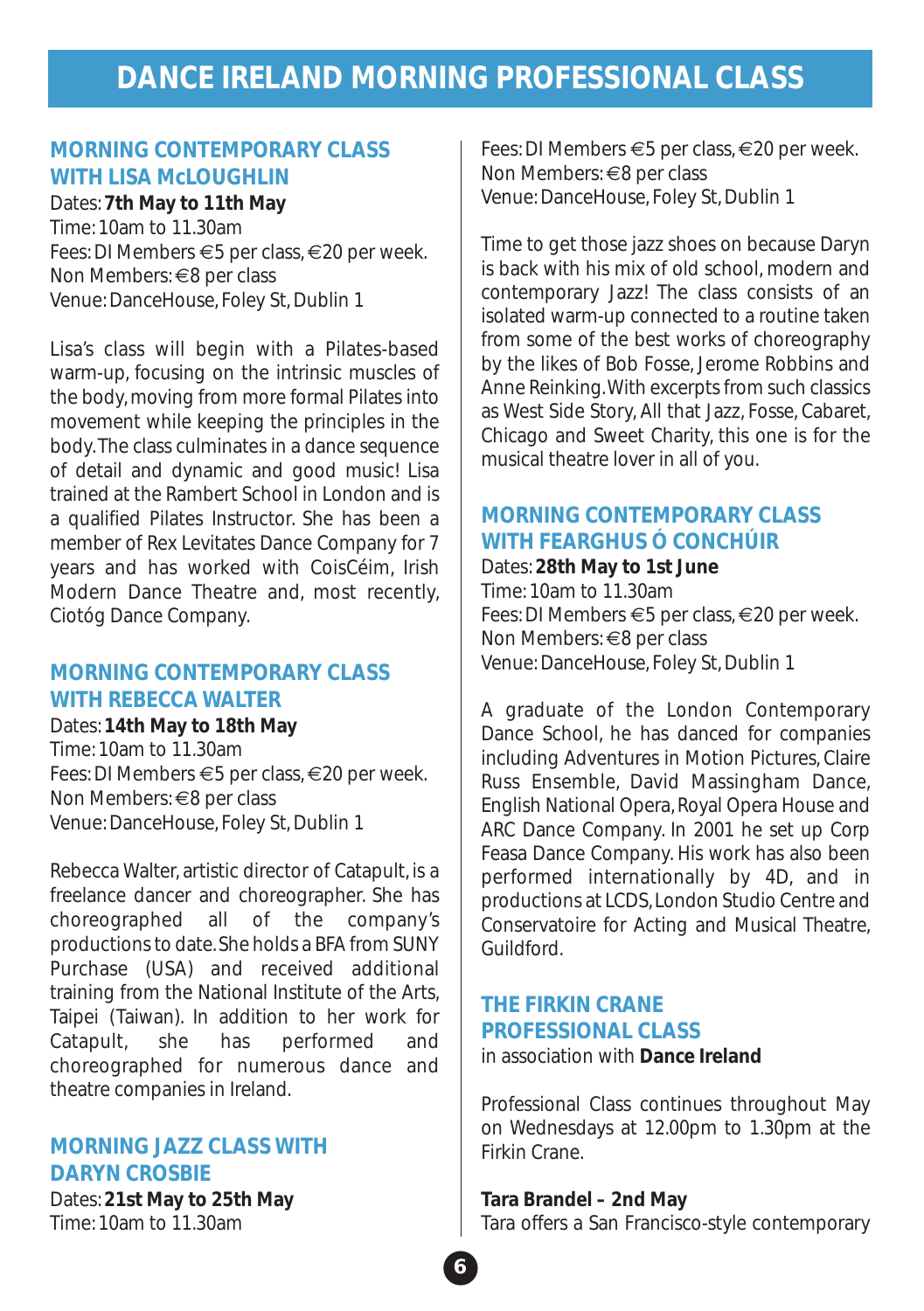dance class, release based focusing on alignment, breath and weight. She trained at the Laban Center, London, has been choreographing with her company Mná Rua Dance Productions since 1991, and is currently setting up an Integrated Dance Company in Cork.

### **Andrea Pastorella – 9th May**

Andrea Pastorella has taught contemporary dance to people of all ages and levels for over 20 years. She is a performer, choreographer, producer of modern dance and artistic director for her own company Movita Dance Theatre, whose work has been presented through out the USA and Canada. The class consists of a symbiotic relationship between technique and self-expression.

### **Ursula Chapman – 16th May**

Ursula has been principal dancer with Crux Dance Theatre for the last five years. Her class is a mixture of release technique, contact improvisation and yoga, combined with all that she has experienced in the last number of years.

### **Inma Moya – 23rd May**

Inma began her training in classical ballet (RAD, London) then moved to contemporary dance. She has worked as a dancer with CruX Dance Theatre for the last five years. Her classes are a mix of yoga warm-up, floor-work technique, released-dance technique and contact dance improvisation.

*For more details please contact The Firkin Crane; T: 021 4507487*

### **MYRIAD DANCE PROFESSIONAL MORNING CONTEMPORARY DANCE CLASSES** in association with **Dance Ireland** and **Wexford County Council**.

### **Teachers**: **Libby Seward - 3rd & 10th May**

Libby Seward's unique style of teaching uses breath and imagery to access expression in movement, leading to a sense of well-being and physical confidence. Libby is a Laban graduate, and is currently studying for her Masters in Dance at Limerick University.

### **Lisa McLoughlin – 17th & 24th May**

Lisa's class will begin with a Pilates based warm up, focusing on the intrinsic muscles of the body, moving from more formal Pilates into movement while keeping the principles in the body. By strengthening these deep muscles we allow the body to maintain its natural strength and support throughout movement.

**Time**: 10am – 12noon

**Fee**: €10 per class

**Venue**: Myriad Dance Studio Ground Floor 59 South Main Street Wexford

For further information log on to www.myriaddance.com

### **MAIDEN VOYAGE PROFESSIONAL MORNING CLASS**

in association with **Dance Ireland**

### **Thursdays, 10-11.30am**

**Fee:**

£5 per class or £4 for Dance Ireland or .<br>Dance Resource Base members

#### **Venue:**

Crescent Arts Centre, 2-4 University Road, Belfast, BT7 1NH Teachers this term include **Romina Pedroli**, **Jennifer Rooney** and **Susannah McCreight**

*For further information please contact Maiden Voyage T 0044 2890 330925*

**See back page for information on times, venues and class fees for all Dance Ireland activities.**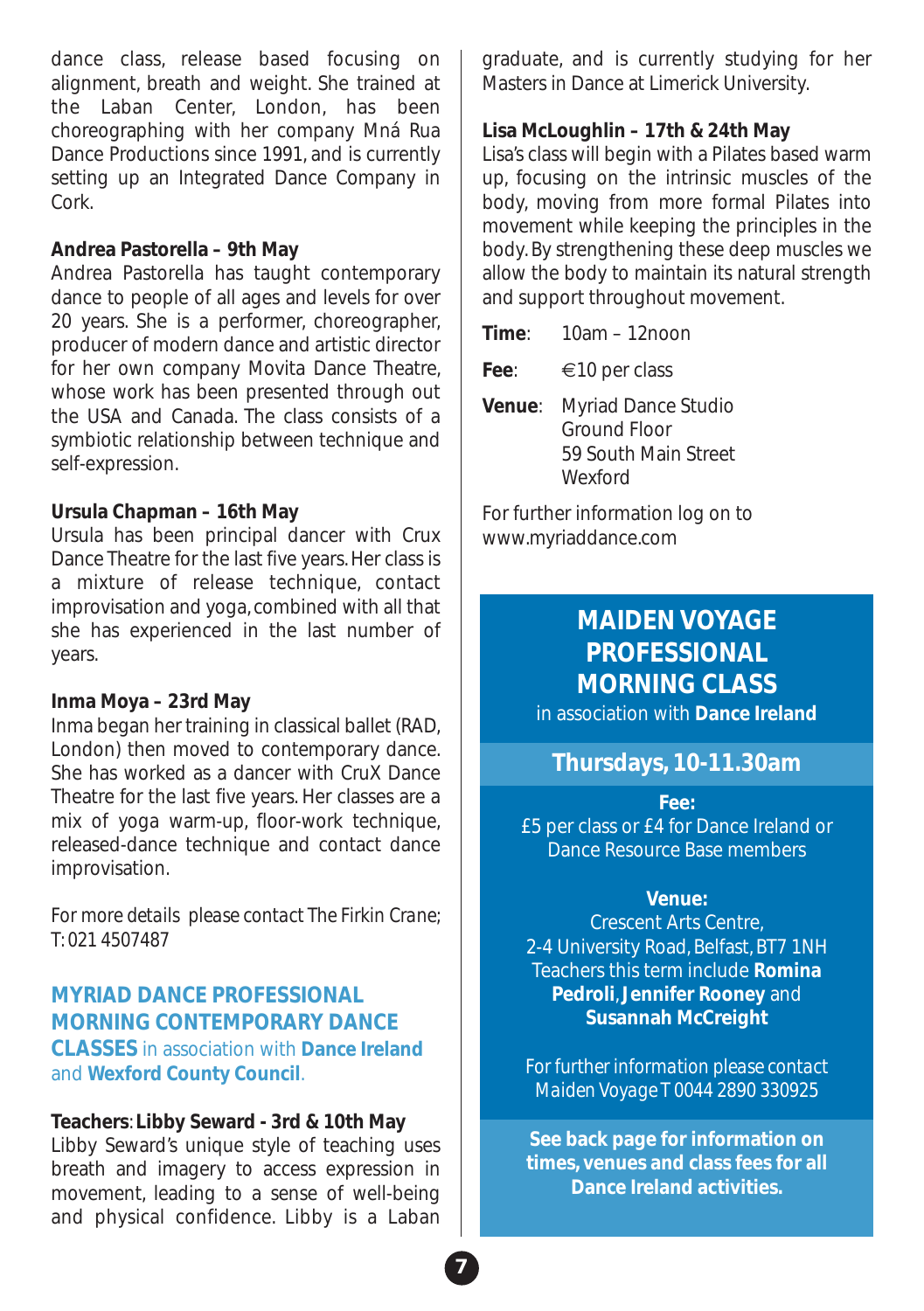# **COMPANY NEWS**

### **THIS TORSION DANCE THEATRE CO**

Ireland's This Torsion Dance Theatre Company presents *'Claude'*, *'The Gold Den'* & *'Ghost's Story'*, in a series of single and double bill performances kindly supported by the Arts Council and Dance Ireland (**Dance Incubator Programme**).With a focus on working with live musicians and text since 2001, the company is delighted to have the opportunity to perform in spaces as unique and striking as Christchurch Cathedral and the Shaw Room of the National Gallery of Ireland.

### **'Claude' (35 mins)**

Claude is a music and dance piece inspired by Claude Debussy's opera 'Pelleas et Melisande' with piano, saxophone and 2 dancers.

### **'The Gold Den' (35 mins)** *den*

- (1) *the lair of a wild usually predatory animal*
- (2) (1) *a hollow or cavern used especially as a hideout* (2) *a center of secret activity*
- (3) *a comfortable usually secluded room*
- (4) *The Gold Den*

Here you will find 4 characters engaged in their usual activities, lost in a time warp and wrapped up in fantasy and vivid imagination.

### **'Ghost's Story' (25 mins)**

Ghost's Story is a journey to the heart and mind of a past person. Through dance, violin and words a tale of abandonment, love and strength is revealed. Left behind is an unbounded memory.

Concept and Choreography by **Niamh Condron**

With **John Condron**,**Niamh Condron**, **Joan Davis**, **Artur Matamoro Vidal**, **Cyprien Busolini**,**Giacomo Calabrese** and **Seadna Mathews**.

Contact thistorsiondance@gmail.com or 087 6370567 for more information or visit the website at www.thistorsion.com

### **MYRIAD DANCE '***RUINS***'**

Conceived by artistic director Deirdre Grant, this special site-specific contemporary dance event is the concluding stage of a two-year dance project working with outdoor sites from the 12th century in Selskar Abbey (Wexford, Ireland) and Wukoki National Monument (Arizona, U.S.).

*'Ruins*' explores both the internal and external landscapes of movement in relation to sitework as it draws on the textural and spatial qualities of this unique 12th century site now in ruins. Selskar Abbey provides a backdrop of solemnity, solidity and monastic reverence, embodying an interplay of confinement and safe haven for almost a thousand years.

Performance includes sound installations by **Pat Jackman**, multimedia installation photography & video projected onto the abbey walls by **Padraig Grant**, interspersed with dance work from both the US and Wexford visits. Please note that the space will be partially seated.

**Venue:** Selskar Abbey, Wexford (meeting point at Wexford Arts Centre)

**Performance dates:** Sat 2nd – Sat 9th June (inclusive), 9.45pm each evening (additional show 7.30pm Fri 8th & Sat 9th June)

**Tickets:** €15/€12

(limited to 40 audience members each night) **Bookings:** Wexford Arts Centre, 053 91 23764

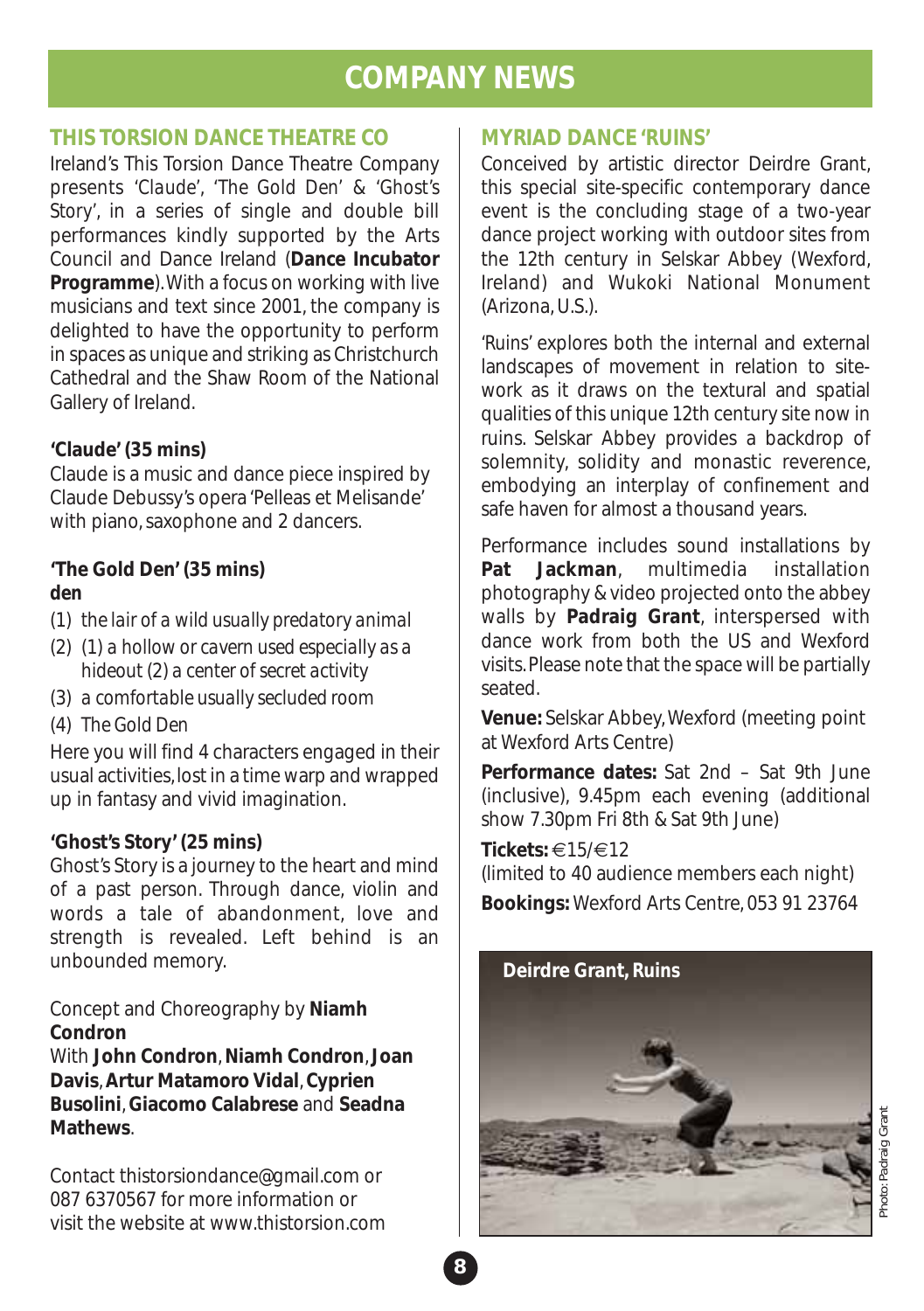### **JUNK ENSEMBLE –** *WATCH HER RAIN*

With recent choreographic credits under their belt for *eX Choral Ensemble*, Daniel Figgis' *'The Banquet'* and *'The Caucasian Chalk Circle'* for Trinity School of Drama, and with barely a pause to catch their breath after **The Rain Party**'s recent sell-out performances, *junk ensemble* presents **Watch Her Rain** as part of a double-bill of dance with **Monica Loughman** at the Drogheda Arts Festival.

**Watch her Rain** contains slices of *junk ensemble's* work. You are invited to a raining party in the theatre, to watch identical twins dance and goldfish swim.

Choreographed and performed by **Megan Kennedy** and **Jessica Kennedy**

**Venue:** Droichead Arts Centre

**Dates and Times:** May 4th at 8pm. May 5th at 2pm.

**Information and Booking:** www.drogheda.ie/artsfest

### **TRADITIONAL & CONTEMPORARY KOREAN DANCE FUSION WORKSHOP – FREE!**

**Dance Theatre of Ireland** are delighted to host a workshop in traditional and contemporary Korean dance fusion by choreographer **In-**



**young Sohn**, artistic director of NOW Dance Company, a professional dance company that has toured widely in Korea, Europe and the USA. The focus shall be on the principles of Korean traditional dance, fused with those of Asian philosophy, with Sohn teaching the connections between movement and philosophy and her approach to the use of energy and breathing. The workshop will run from **5.00-6.15pm** on **Monday 8th May** at DTI's Centre for Dance, Bloomfields Centre, Dún Laoghaire, Co. Dublin.

As there are a limited number of places, it is necessary to book your place. Please contact +353 (0)1 280 3455 or email danceire@iol.ie.

### *This event is sponsored by the Korean Embassy of Ireland.*



*For information on the time and date of the forthcoming NOW Dance Company performance at Draíocht Arts Centre, please see listings*.

# **PERFORMANCE NOTICE**

# **Core Dance Company (Inchicore College)**

will perform an evening of new work

**Ashes/Musica Mundana** *(Adrienne Brown)*

**What if** *(Mariam Ribon)*

**Rise Above The World And Be To Yourself Your Own Little World** *(Mairead Vaughan)*

# **15th May, 2007at 7pm**

**DanceHouse** Foley St, Dublin 1 Admission Free – Booking Essential Tel: 01 8558800 Email: reception@danceireland.ie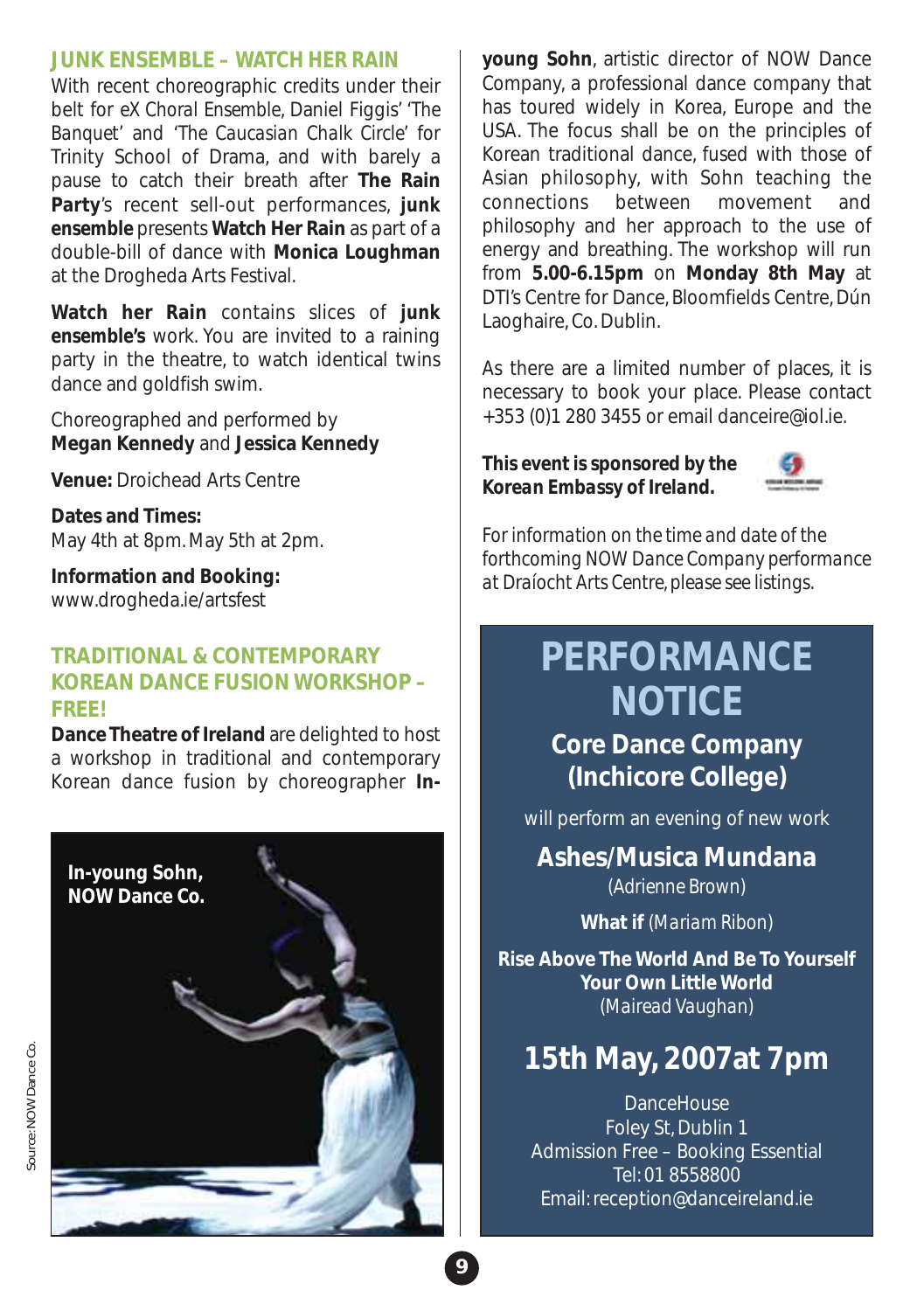# **MA Contemporary Dance Performance – Invitation**

Open invitation to a programme of contemporary dance works to be performed by students of the MA in Contemporary Dance Performance at the Irish World Academy of Music and Dance, University of Limerick on **May 24th** at 13.00. The programme will feature original works by Yoshiko Chuma, Grisha Coleman and Niamh Dowling, Henry Montes, Rebecca Walter.

### **ADMISSION FREE**

**For further details contact Mary Nunan Email: mary.nunan@ul.ie**



**Mary Wycherly, Adrienne Heaslip and Fiona Keenan O Brien performing in "You are here at the Desk" Choreographed by Yoshiko Chuma.**

### **MACUSHLA DANCE CLUB BALL!**

The first season of the Macushla Dance Club comes to a close with a social dance in St Agatha's Hall, Dublin 1 on 8th June, 7-11pm. All welcome – including Dance Ireland members! But before then, there's more to come, with highlights for May including a guest workshop with **Liz Lerman Dance Exchange** and musical accompaniment by showband legend **Joe Bollard**.

The club has hosted over 300 participants since beginning in January and has welcomed studio performances from Ballet Ireland, Rex Levitates, Junk Ensemble, Catapult Dance Co., Jane Magan and members of Ciotóg. Ciotóg wishes to gratefully acknowledge the support of Dublin City Council and Dance Ireland in funding this project. For further information, please contact Ríonach at 087 4121778

### **INCHICORE COLLEGE NEWS**

The 1st and 2nd Year students on the Dance Studies course at Inchichore College of Further Education are preparing for their end of year show, which takes place at the Pavilion Theatre, Dún Laoghaire, on June 6th at 8 pm. Entitled *Dance Moves '07*, it features classical ballet, jazz and contemoporary, choreographed by both tutors and students.

This has been a very successful year for the course with six students accepted into prestigious colleges in the UK and Europe, Northern School of Contemporary Dance, Leeds, Millennium College, Bird College and Laban.

The Core Dance Company, comprising ten 3rd year students, will be appearing in the Helix on May 8th and 9th, and in DanceHouse on May 15th.

Applications are still being taken from students for September 2007. Please contact Inchicore College of Further Education at 01-4535358, fax at 01-4545494, or e-mail at enquiries@inchicore.cdvec.ie.

### **DANCE RESEARCH FORUM IRELAND'S 1ST STUDENT SYMPOSIUM**

Dance Research Forum Ireland's 1st Student Symposium took place this year on 23rd March at the Irish World Academy of Music and Dance, University of Limerick. In keeping with the inclusive ethos of Dance Research Forum Ireland, the symposium aimed to provide a platform for presentation, discussion, and critical reflection on issues relating to dance in Ireland from both a local and global perspective, with a morning of academic-based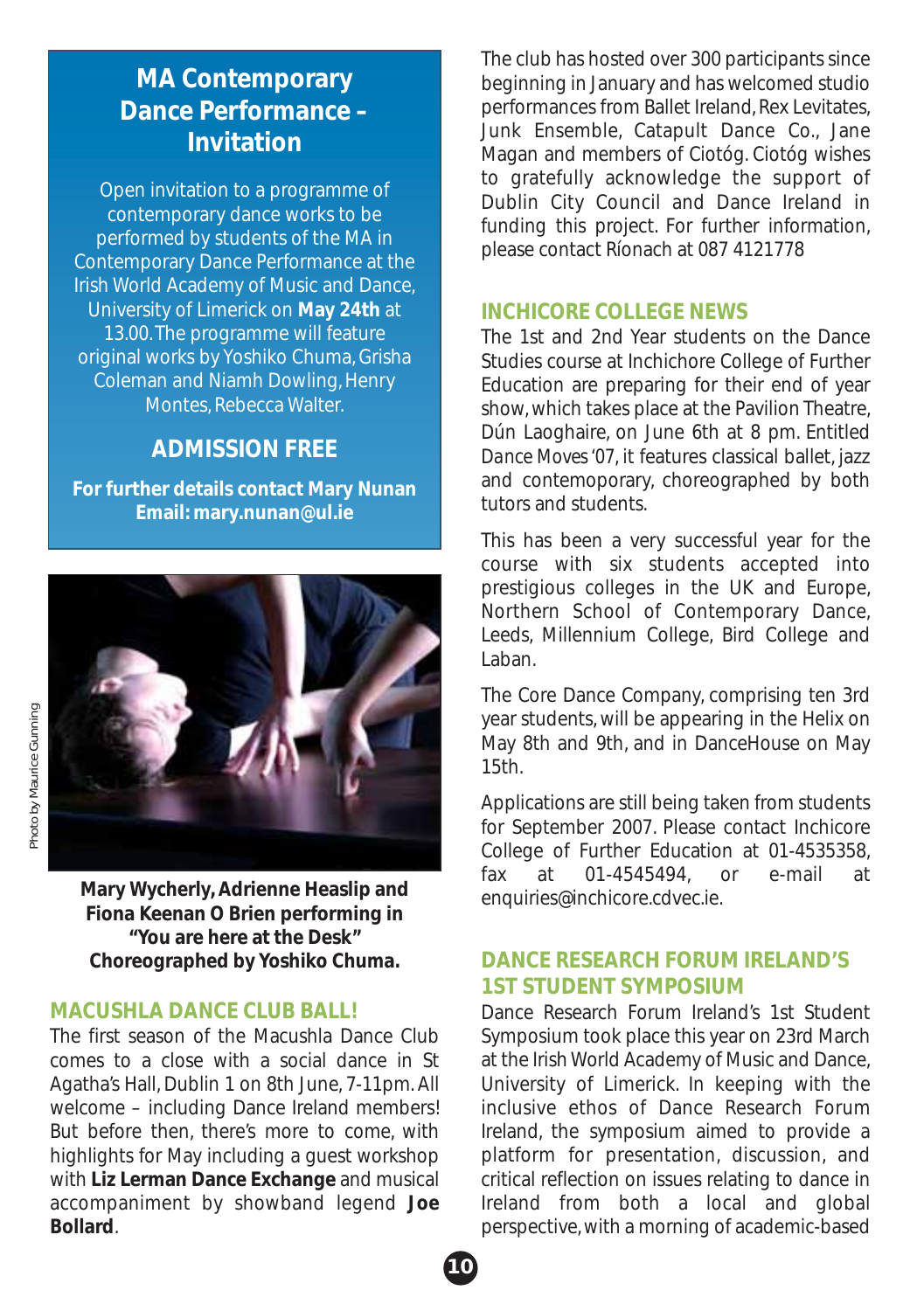contributions followed in the afternoon with a selection of practice-based presentations. With participants from Ireland, Spain, England and the US, and both postgraduate and undergraduate students engaging with the events of the day, a rich diversity of opinion, perspective and experience was assured.

**Adrienne Brown**, **Sheila Creevy**, **Matthew Gough**, **Alba Pérez**, **Gretchen Dizer** and **Nicholas Yenson** each delivered a paper on their respective areas of investigation. Topic titles such as *Vocabularies and Variables in Western Art Music and Dance*, *Perspectives on Dance Pedagogy*, *Models of Dance Analysis*, *Gendered Dancing Bodies*, *Sean Nós Dance*, and *Dance Fusions* reflect something of the broad spectrum of dance research covered, with each talk inspiring much debate in the audience.

The afternoon saw the practice-based presentations including Irish traditional dance, contemporary dance and a fusion of Irish dance with contemporary dance. **Core Dance Company** (Inchicore College, Dublin), **Dervla McGee**, **Nicholas Yenson**, **Jennifer Maddison** and **Meabh Felton**, as well as the *pull-co* **dance collective** (Limerick).

*For further information on the work of Dance Research Forum Ireland, or to become a member, please visit its website at www.danceresearchforumireland.org*



# Source: Junk Ensemble Source: Junk Ensemble

**Megan & Jessica Kennedy,** *Rain Party*

### **DANCE RESIDENCY, GALWAY – MAY WORKSHOPS**

A recent announcement by Galway Arts Office that the dance residency element of their programme would be retained is great news for dance in the West, with workshops in May as follows:

### **Adult Beginning Ballet**

*Shannon Pelletier*

Shannon received her Bachelor of Fine Arts in Ballet at the Joffrey Ballet/New School University in New York City and was a company member of Chicago Ballet & Ballet New England.

**Galway Arts Centre**, Tuesdays: May 8th, 15th, 22nd, and 29th Cost: €5 per class, reduced residency rate

Contact: Vicky, Galway Arts Centre 091 565 886

### **Adult Contact Improvisation** (Weekend Workshop)

### *Rocio Ramos Morrison*

Rocio is a renowned teacher of contact improvisation, contemporary dance and composition. She leads ongoing classes in Barcelona where she lives and teaches yearround throughout Europe.

**Black Box Theatre**, Saturday May 12th and Sunday May 13th from 10am - 6pm Cost: €20 reduced residency rate Contact: galwaydanceresidency@yahoo.ie

*For a copy of the full programme please contact Arts Office, Galway County Council. Email: artsoffice@galwaycoco.ie*

### **VACANCY - ADMINISTRATOR**

This new and exciting position as part of the IMDT team requires a creative, organized self-starter to foster and consolidate the company's international profile, develop a national marketing strategy and increase engagement with the company's activities.

### *Salary €27,000*

**Applications by 5pm Friday, 12 May 2007 to John Scott**, artistic director, IMDT, Rear 44 East Essex Street, Temple Bar, Dublin 2 **Email imdt@iol.ie**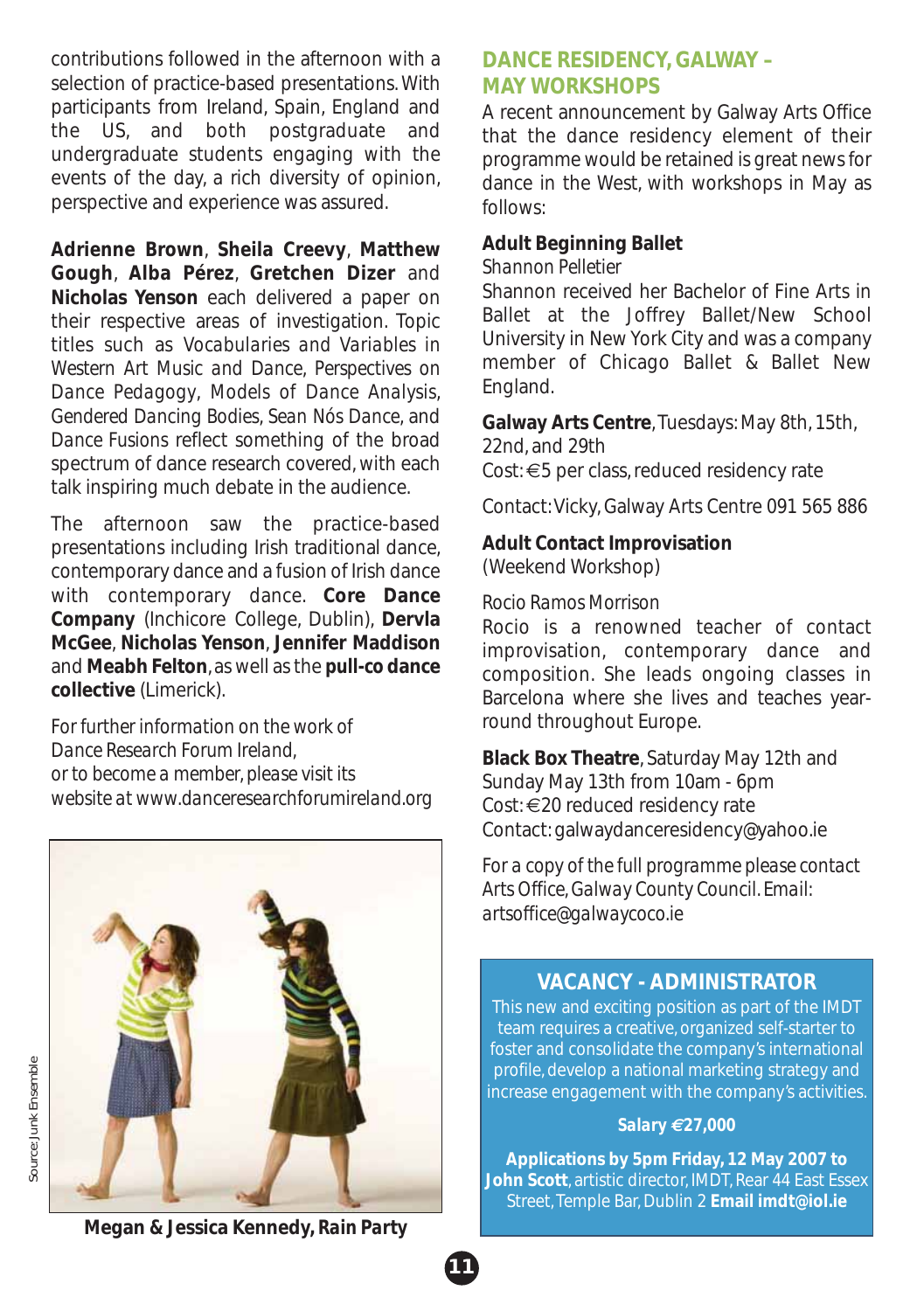# **FOUNDATION COURSE IN SOMATIC STUDIES**

**Joan Davis** is offering a **Foundation Course in Somatic Studies**. The course, which commences September 2007 and runs until July 2008, will be held over twelve weekends and in two modules –

Module One:**Developmental Movement Patterns and Body-Mind Centering**

*This module is for therapists, bodyworkers and people interested in exploring the origins of their movement and ways of being in the world*

### Module Two: **Authentic Movement**

*This module is for those people who have some basic body and movement awareness and who wish to learn the process of compassionate witnessing and to cultivate an embodied spiritual practice* 

For further details and early booking concessions, please contact Joan Davis at 01 2876986 or email mayalila@gorsehill.net or visit www.gorsehill.net

*A detailed description and schedule shall appear in forthcoming editions of DI E-Bulletin*

# **IRISH MODERN DANCE THEATRE**

### **Vacancy - Company Manager**

Irish Modern Dance Theatre is seeking a strong, dynamic arts professional with budget experience to be part of an exciting organisation that presents contemporary pioneering dance works nationally and internationally.

The ideal candidate is hardworking, responsible, organized and a teamplayer with at least 4 years in arts management. Experience in a production capacity is desirable. S/he must be a clear and diplomatic communicator, who enjoys problemsolving and who also has an understanding of project accounting and financial systems. This is a fastpaced, creative environment and requires a candidate prepared to address the needs and complexities of production for this growing organisation.

*Attractive salary commensurate with experience*

### **GRADUATE DIPLOMA/MA IN DANCE**

This programme of study has been designed for those in full-time employment. The Graduate Diploma is a one year, part-time course, which runs on 14 Saturdays during academic year and full-time for the month of July. Developed with teachers in mind, it also addresses the needs and interests of dance artists. The programme offers dance practice and theory to anybody wishing to develop dance skills for work in various settings, such as the community and specialist centres for people with a disability, as well as within the school system. The Masters programme is an additional year of part-time independent research, which allows students to undertake study in a particular area of interest such as, education, history, performance, disability etc.

For further information contact: Teresa Leahy, Programme Director; email: teresa.leahy@ul.ie; Ph.: 061-202807 Victoria O'Brien: Email: victoria.obrien@ul.ie

**Applications forms can be obtained from the Postgraduate Admissions Office, University of Limerick, (Graduate Diploma/MA) Phone: +353-61-233638/233285/233286 Email: postgradadmissions@ul.ie**

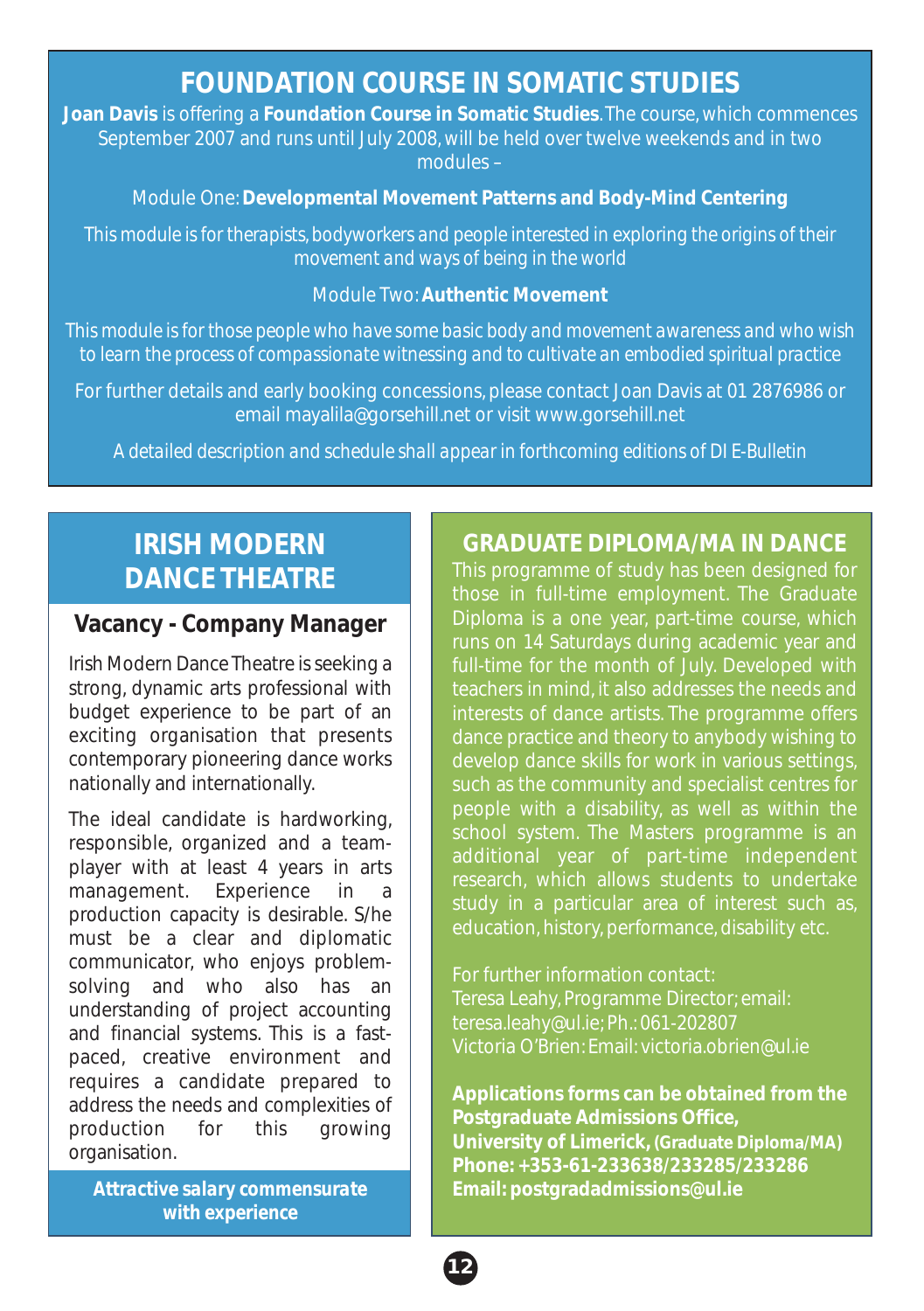### **MA Contemporary Dance Performance at the Irish World Academy of Music and Dance at the University of Limerick**

The Master of Arts in Dance Performance is a one-year, full-time, post-graduate programme. The aim of the programme is provide dancers with the opportunity to further develop and expand their capacity as creative artists and performers. It is particularly suited to students who are interested in developing techniques towards evolving their own unique approach to devising and performing dance.

The programme offers advanced tuition in dance and somatic training techniques in the form of daily classes and intensive workshops. It also provides students with the opportunity to work on a range of performance projects with a number of guest choreographers and tutors. In addition students will investigate methods by which to examine and write about their own creative processes as both performers and choreographers. Further details about the programme are available at the following web address: www.irishworldacademy.ie

For further information about admission requirements and audition dates for the contemporary dance programme contact:

**Mary Nunan** (Course Director) Email: mary.nunan@ul.ie Phone: 00353 61 213464

For further information about the MA in Irish Traditional Dance Performance contact:

**Dr. Catherine Foley** (Course Director) Email: catherine.e.foley@ul.ie

Applications Forms can be obtained from the Postgraduate Admissions Office, University of Limerick, Phone: +353 61 233638/233285/233286 Email: postgradadmissions@ul.ie

# **SUBMISSIONS SOUGHT**

# **Mamuska Limerick, Friday 1st June**

Mamuska is an open and accessible platform conceived to challenge established notions of performance and theatrical space; it's a unique occasion to present new and evolving works, raw ideas, minimalist perfections, unrehearsed visions, trials and errors, short masterpieces, playful nonsense, conceptual research, first steps... and to dust off those dreams in the drawer. Mamuska is not a talent show, a promotional showcase or a speaker's corner.

To submit your work for an upcoming Mamuska Limerick, please contact the curator:

### **Davide Terlingo**

Email davide@daghdha.ie | Phone +353-61-467 872

*Submission criteria:* open to works in the fields of dance, live performance, theatre, sound experimentation and video art; all works must be under 10 minutes long; all works must have very simple tech set up, requirements and staging

**Submission deadline: Monday 14th May**

For more information please visit: http://mamuskanights.blogspot.com Website: www.daghdha.ie

Dance Ireland Website: www.danceireland.ie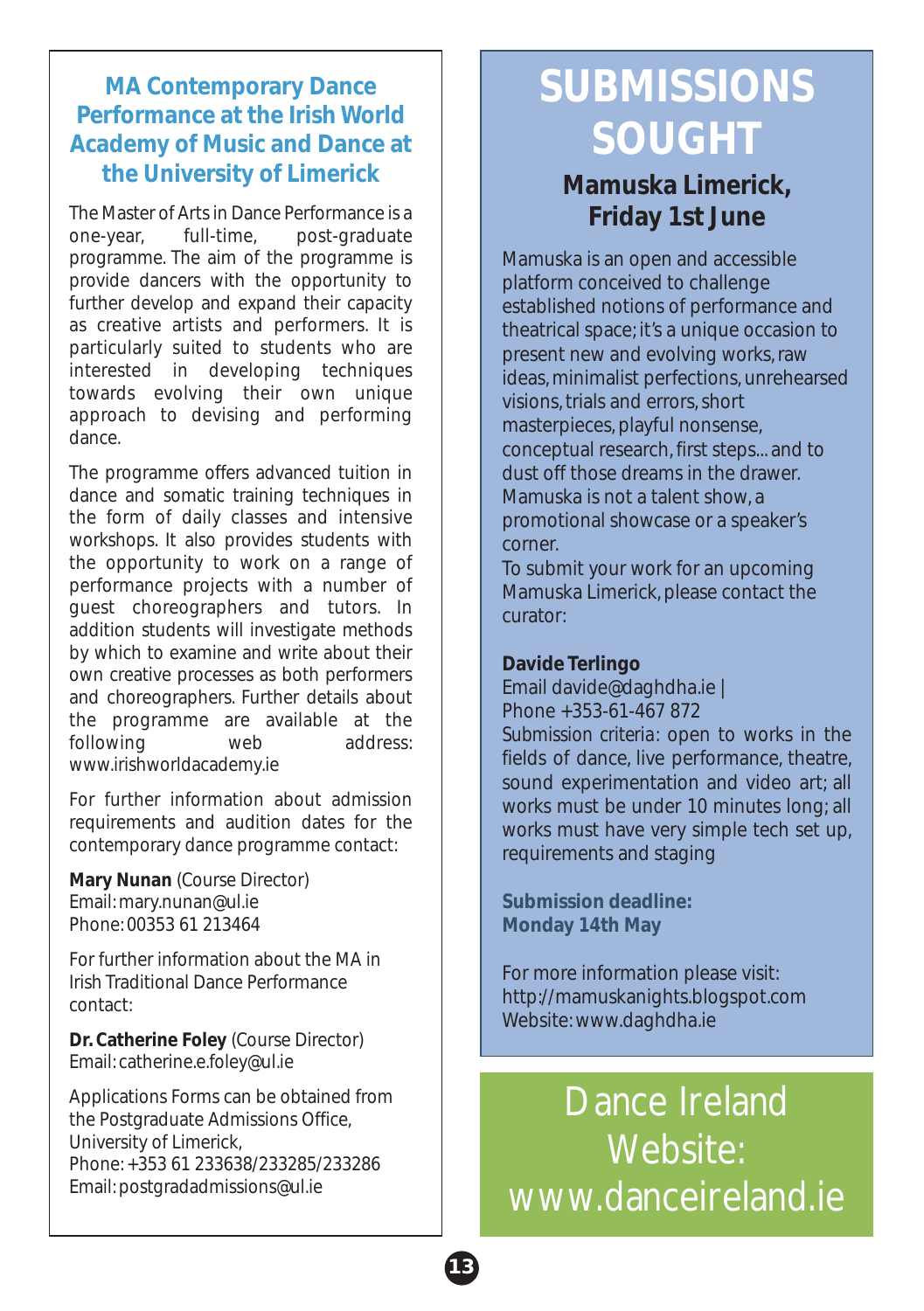**Mermaid Arts Centre presents the Irish debut performance by**

# **SCOTTISH DANCE THEATRE**

Saturday 12 May @ 8pm Tickets €18 Tel: 01-2724030 / online booking: www.mermaidartscentre.ie

Award-winning Scottish Dance Theatre debuts in Ireland with a very special evening of breathtaking, inspirational dance.

A double bill featuring *Angels of Incidence* by Adam Benjamin and *LUXURIA* by Liv Lorent.

*Angels of Incidence* is an extraordinary new work that sees the company expand to include 4 international dancers with disability. *LUXURIA*, a majestic work tinged with sadness and an unashamed sense of the romantic. *LUXURIA* features all ten of the company's dancers, a passionate classical score, wonderfully lavish costumes and a glorious cinematic feel. Herald Angel Award Winner (Edinburgh Festival Fringe 2005).

*'impeccable…lap them up!'* Sunday Times



in association with **Pat Kinevane** presents

# **FORGOTTON**

*Written and performed by* Pat Kinevane *Directed by* Jim Culleton *Produced by* Orla Flanagan

*Forgotten* is a solo piece of theatre which reveals the interconnecting stories of four elderly people, living in retirement homes and care facilities around Ireland, who range in age from 80 to 100 years old. 1943 was a curious year for this quartet – their lives have never been the same since…

### **For One Night Only**

# **DanceHouse, Foley St, Dublin 1 Thursday 17th May, 7pm**

Duration: Approximately 80 minutes with no interval Booking: reservations necessary, please Tel: 01 855 8800.

**Tickets €10** all proceeds in aid of Our Lady's Hospice

*Fishamble is funded by the Arts Council and Dublin City Council.*

# **DANCE IRELAND – EQUIPMENT FOR HIRE**

There are a number of pieces of equipment available for hire to all members at nominal rates. These include: portable dance floor (black/light grey reversible harlequin vinyl dance floor), ballet barres, piano (digital Kawai CN370), digital camcorder, digital camera, iPod stereo speaker, projectors, projector screens, television, DVD player, portable TV trolley.

> For more information please contact **Duncan at 01 8848103 or email duncan.keegan@danceireland.ie**, with 'Equipment Hire' in the subject line.

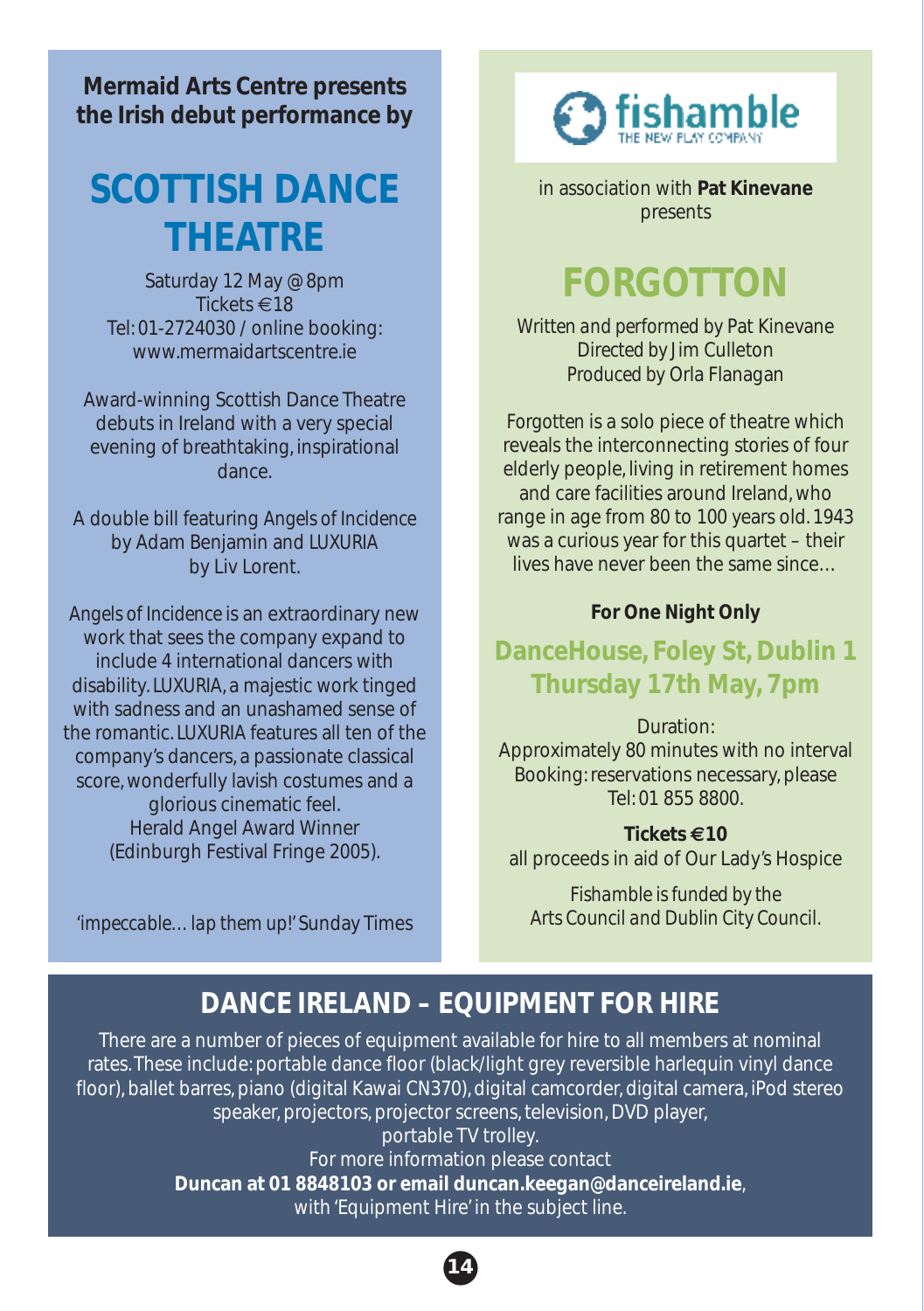# **EVENTS LISTINGS**

| <b>MAY</b>                                                             | <b>NOW Dance Company (Korea)</b>                                                                                                                                                  |                                                                                                           |  |  |
|------------------------------------------------------------------------|-----------------------------------------------------------------------------------------------------------------------------------------------------------------------------------|-----------------------------------------------------------------------------------------------------------|--|--|
| Wednesday 9                                                            | <b>NOW Dance Company performance</b><br>Blanchardstown, Dublin 15                                                                                                                 | Draíocht Arts Centre<br>Tel: 01 885 2622                                                                  |  |  |
| <b>MAY</b>                                                             | Daghdha Dance Company                                                                                                                                                             |                                                                                                           |  |  |
| <b>Thursday 10</b>                                                     | 'Framemakers - Choreography as an<br>aesthetics of change' (Lecture/Performance)<br>'Field Studies' - an Excavation of Mind and<br>Nature (ongoing choreography by Michael Klein) | Daghdha Space, St John's Church<br>John's Square, Limerick.<br>Tel: 061 467872.                           |  |  |
| <b>MAY</b><br>The Irish National Youth Ballet Company                  |                                                                                                                                                                                   |                                                                                                           |  |  |
| Saturday 12<br>Sunday 27                                               | Dance The Classics, 8.00pm                                                                                                                                                        | Friar's Gate Theatre,<br>Tel: 063 98727<br>National Concert Hall,<br>Tel: 01 417 0000.                    |  |  |
| MAY 8, 9, 15 / JUNE 6<br><b>Core Dance Company / Inchicore College</b> |                                                                                                                                                                                   |                                                                                                           |  |  |
| <b>Tuesday 8</b><br><b>Wednesday 9</b>                                 | Ashes/Musica Mundana; What If; Rise Above The<br>World And Be to Yourself Your Own Little World, 8.00pm                                                                           | Helix Theatre.<br>Tel: 01 700 7000                                                                        |  |  |
| <b>Tuesday 15</b>                                                      |                                                                                                                                                                                   | DanceHouse, Foley Street, Dublin 1.<br>Tel: 01 855 8800                                                   |  |  |
| Wednesday 6                                                            | Dance Moves '07, 8.00pm                                                                                                                                                           | Pavillion Theatre, Dún Laoghaire.<br>Tel: 01 231 2969                                                     |  |  |
| <b>MAY</b>                                                             | Liz Lerman Dance Exchange/Bealtaine Festival                                                                                                                                      |                                                                                                           |  |  |
| 19                                                                     | <b>Informal Presentation of Participatory Workshop</b>                                                                                                                            | DanceHouse, Foley Street, Dublin 1.                                                                       |  |  |
| <b>MAY</b>                                                             | <b>VIBRATE DANCE FESTIVAL - Athlone</b>                                                                                                                                           |                                                                                                           |  |  |
| Friday 25                                                              | Catapult Dance Company 4.30-6.30pm (every 30 mins)<br>Fidget Feet, Aerial Dance, 7pm<br>Lily Kiara, 8pm<br>Shakram Dance 'Frozen' (film) 11pm                                     | Golden Island Shopping Centre,<br>Burgess Park, Athlone.                                                  |  |  |
| Saturday 26                                                            | Workshops<br>Rebecca Walter, 12-1.30pm<br>Lily Kiara, 2-2.30pm                                                                                                                    | Emmaus Room,<br>St. Peter's & Paul's Parish Hall.                                                         |  |  |
| Saturday 26                                                            | This Torsion Dance Company, 7pm<br>Palle Dyrvall, 7.45pm<br><b>IMDT, 8.30pm</b>                                                                                                   | Athlone Institute of Technology<br>(various locations)                                                    |  |  |
| Sunday 27                                                              | Workshops<br>Catherine Donnelly, Athlone Dance Co. 12.30-2pm                                                                                                                      | Emmaus Room.<br>St. Peter's & Paul's Parish Hall.                                                         |  |  |
| Sunday 27                                                              | Summerhill Youth Dance /<br>Our Lady's Bower Youth Dance, 2.30pm<br>Athlone Dance Company, 3.30pm<br>Daghdha Mentoring Programme, 4pm                                             | Athlone Castle.<br>Radisson SAS Hotel.<br>Radisson SAS Hotel.                                             |  |  |
| <b>JUNE</b>                                                            | <b>This Torsion Dance Company</b>                                                                                                                                                 |                                                                                                           |  |  |
| Saturday 2<br>Thursday 7<br>Saturday 9                                 | Claude, 2.30pm<br>Claude / Ghost, 6.30pm<br>Ghost Story / The Gold Den, 8pm                                                                                                       | Christchurch Cathedral, Dublin 2.<br>Shaw Room, National Gallery, Dublin 2.<br>Mermaid Arts Centre, Bray. |  |  |
| <b>JULY</b>                                                            | <b>Junk Ensemble</b>                                                                                                                                                              |                                                                                                           |  |  |
| $10-13$<br>15                                                          | The Rain Party, 2.30pm                                                                                                                                                            | Kinsale Arts Festival, Cork.<br>Hawk's Well Theatre, Sligo.                                               |  |  |
|                                                                        | $\overline{\mathbf{15}}$                                                                                                                                                          |                                                                                                           |  |  |